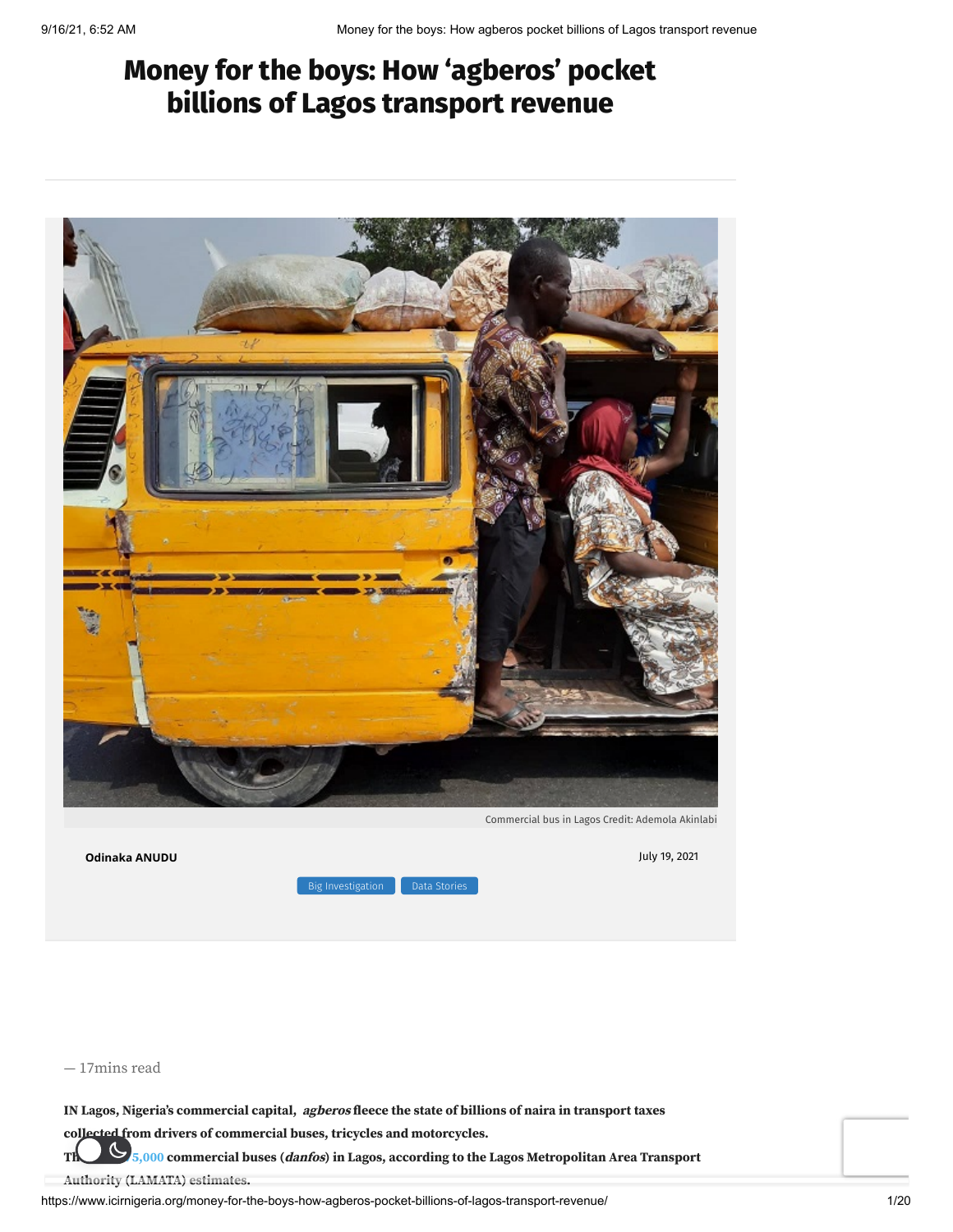Each commercial vehicle driver pays at least N3,000 to agberos, also known as ticket touts, every day, according to oral testimonies and estimates obtained by this reporter from more than 50 commercial bus drivers in 21 out of 37 local council development authorities (LCDAs) in Lagos.

This means that these drivers pay an average of N225 million each day, N6.75 billion each month, and N82.125 billion each year to *agberos* in Lagos, according to The ICIR's estimates.

That is not all. There are at least 50,000 tricycles (Keke Marwas) in Lagos, according to a 2020 [report](https://www.aljazeera.com/features/2020/10/14/thugs-cops-and-unions-the-trials-of-public-bus-drivers-in-lagos) by Techcabal – Never mind the Lagos State government's recent ban, which is just a mere pronouncement.

## **Read Also:**

**Inside Lagos local [government](https://www.icirnigeria.org/inside-lagos-local-government-councils-where-officials-divert-taxes-to-personal-bank-accounts/) councils where officials divert taxes to personal bank accounts**

**Deaths, thorny debts: Inside [Nigeria's](https://www.icirnigeria.org/deaths-thorny-debts-inside-nigerias-largest-pig-farm-where-farmers-lost-billions-to-african-swine-fever/) largest pig farm where farmers lost billions to African swine fever**

- Advertisement -

#### **Inside [suspension](https://www.icirnigeria.org/inside-suspension-of-emirates-air-peace-flights-from-nigeria-to-dubai/) of Emirates, Air Peace flights from Nigeria to Dubai**

More than 60 tricycle drivers in 21 LCDAs in the commercial city told this reporter that they paid at least N1,800 to agberos each day.

This, therefore, means that each day, agberos walk off with N90 million from transport taxes collected from tricycle drivers. Every month, their pay reaches N2.7 billion, rising further to N32.85 billion every year.

The average collection, however, is higher in Mushin (N2,500 – N3300), Isolo (N1,900-N2,200), Oshodi (N1800- N2,300), Coker/Aguda (N2200-N3,000) Itire/ Ikate (N2,200 -N3,200), Iru-Victoria(N2,300-N3,200), Ikeja (N2200- N2500), and Onigbongbo (N2200-N3,000) LCDAs, among others, the investigation showed.

"They often collect the money by force. Sometimes you pay in their make-shift offices, at other times you hand them the cash," a tricyclist operating in Mushin Local Government Area told **The ICIR**.

Another tricyclist, who did not want her name and location mentioned, said she was tired of plying the trade because the touts often eroded her profits after the day's hard work.

"Here, I pay up to N2500 every day, buy fuel, pay N200 to the police, N200 to traffic officials of the Lagos State Traffic Management Authority (LASTMA) and what do I have left?" she asked, rhetorically.



- Advertisement -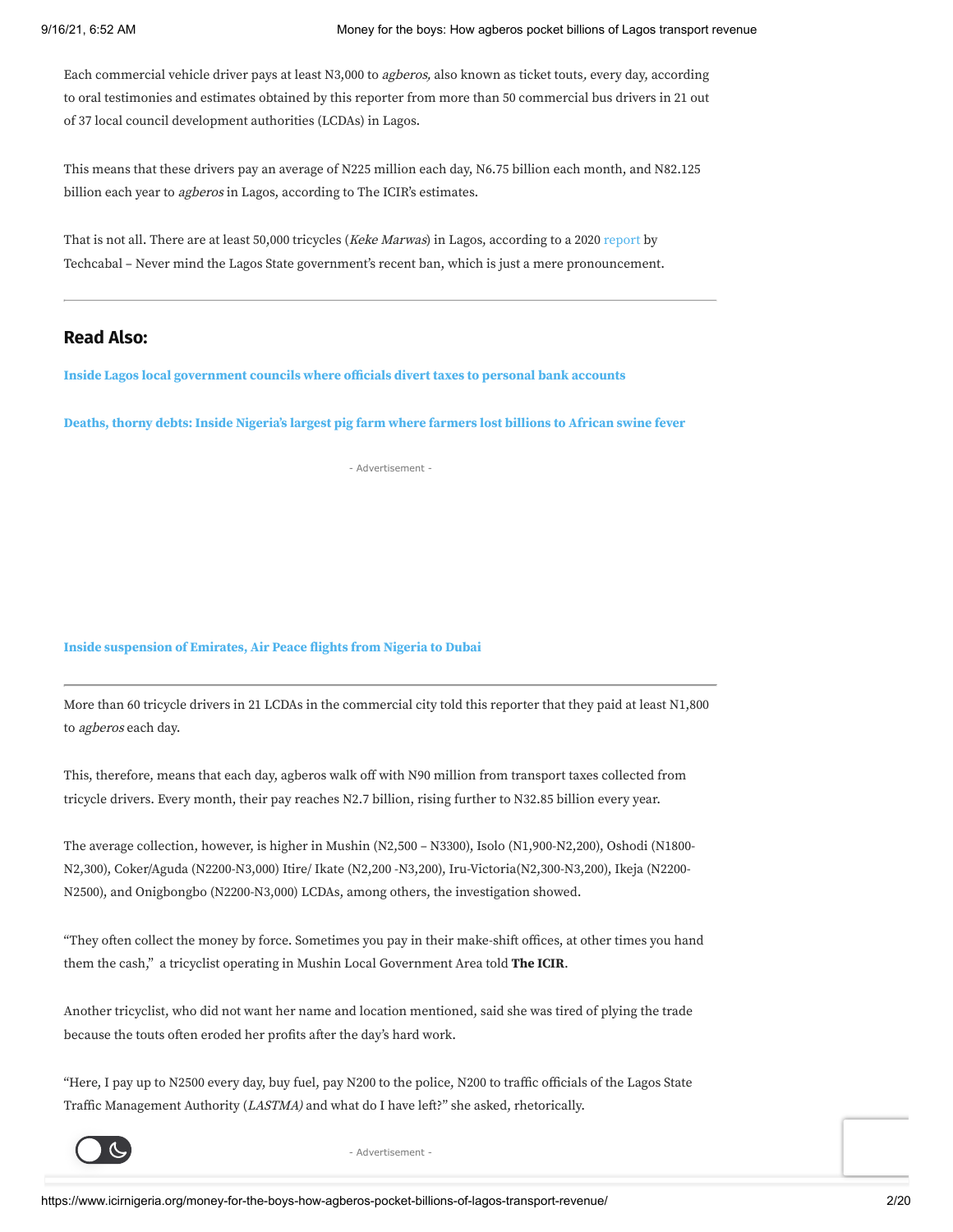Transport Statistics and Annual Revenue Received by Agberos in Lagos

But Danfos and Keke Marwas are not the only means of land transportation in Lagos. Never mind the Lagos State government's pretense on motorcycle (Okada) ban, members of the Motorcycle Operators' Association of Lagos State (MOALS) told this reporter that there were no fewer than 1000 motorcycles in each LCDA in the state.

During interviews with motorcycle riders in Lagos that spanned two months, the reporter was told that each motorcyclist must hand out N400 and N800 each day to agberos. Based on interviews with tricycle riders in 21 LCDAs in Lagos, this reporter arrived at an average spend of N600 per day.

One member of MOALS, who gave his name as Haruna, agreed that the N600 estimate was correct, saying that it was a fair representation of what motorcycle riders paid to agberos each day.

Commercial motorcyclists or Okadas ply all the roads in the state except areas where there are some restrictions such as some parts of Eti Osa East LCDA and Ikoyi area of Ikoyi/Obalende LCDA. To avoid duplication, the reporter only considered 37 LCDAs in Lagos.

For clarity, there are 37 LCDAs and 20 local government areas in Lagos. The LCDAs are part of the larger local government areas. For instance, Isolo is an LCDA under Oshodi Local Government Area.

- Advertisement -

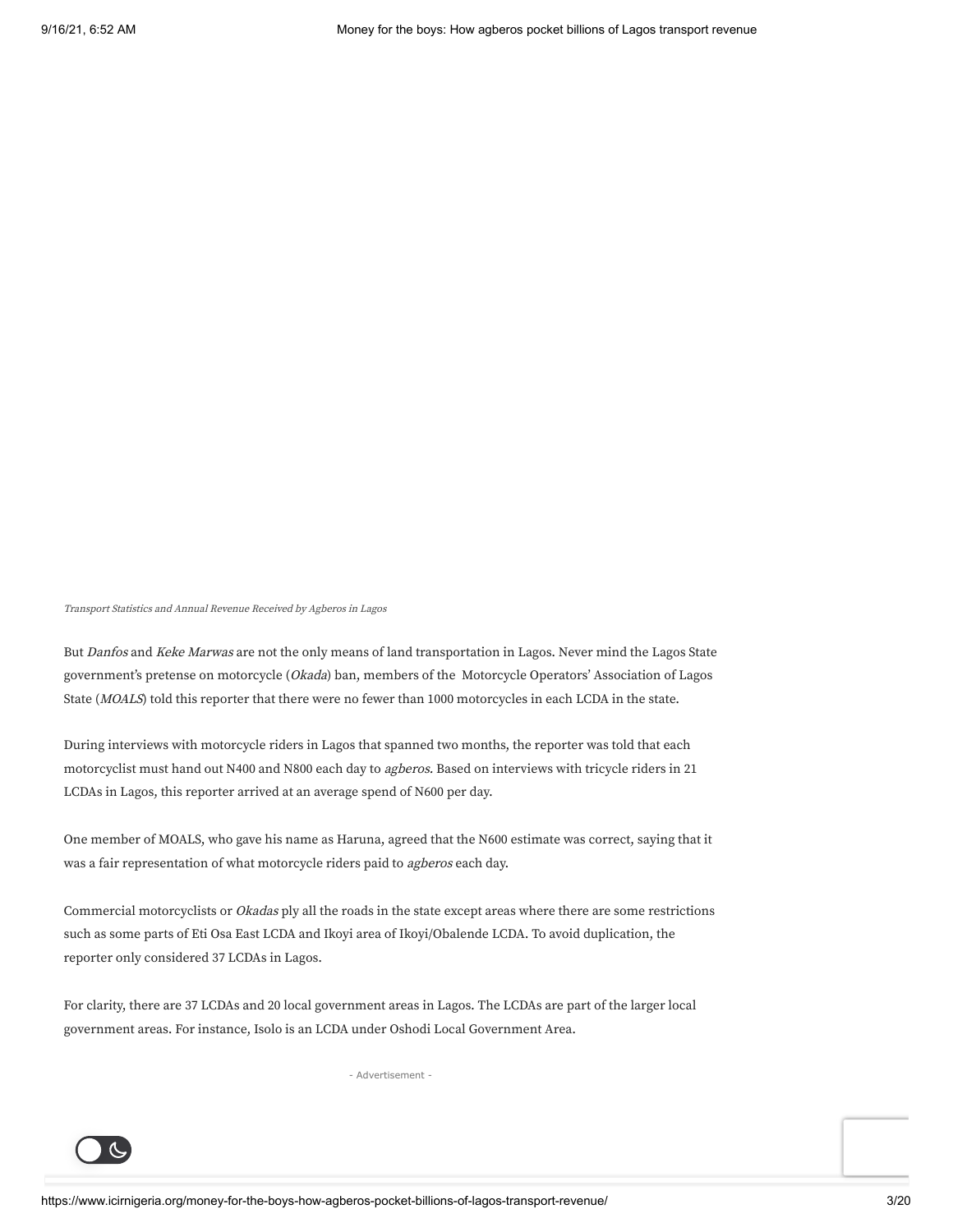Going by estimates provided by MOALS members to the reporter, there are 37,000 commercial motorcycles in Nigeria's commercial hub. By implication, motorcycle riders pay N22.2 million to agberos each day, N666 million every month, and N8.103 billion each year.

In total, commercial buses, tricyles and motorcycles pay N123.078 billion (\$300.19 million) to agberos in Lagos each year. This excludes taxis, tankers and trailers as there are no relevant data on these categories.

"I don't know exactly how much all of us make in Lagos, but I go home with N6000 to N8000 every day," a ticket tout, also called agbero, operating in Ikorodu, north-east of Lagos, told **The ICIR**.

The agbero, who did not want his name in print, said he had been in the business for over 10 years and would like to remain in it for much longer.

Another agbero operating in Ojodu LCDA said he often went home with around N4500 to N6000 each day.

"But our chairmen ( leaders) go home with up to N10,000 to N15,000 every day," the agbero, who gave his name as Tayo, said.

#### **Lagos IGR and Agbero's revenue**

The N123.078 billion generated by agberos each year amounts to 29.4 per cent of Lagos State's Internally Generated Revenue (IGR) of N418.99 billion in 2020.

The amount is bigger than the IGR of any other state in Nigeria last year.

In 2020, oil-rich Rivers State was the second highest IGR generator after Lagos, but its IGR was N117.19 billion, according to the National Bureau of [Statistics](https://guardian.ng/news/igr-lagos-tops-other-states-with-n418-99bn-in-2020/) (NBS). The amount realised by Lagos agberos is N5.89 billion higher than Rivers State's IGR last year.

It was followed by the Federal Capital Territory (FCT), which generated N92.06 billion in IGR – N31.018 billion lower than Lagos' transport revenue.

Next was oil-rich Delta State, which generated N59.73 billion in IGR last year. Kaduna State generated N50.77 billion. Both were lower than transport tax realised by Lagos agberos by N63.35 billion and N72.31 billion respectively.

However, Lagos is the most [indebted](https://www.dmo.gov.ng/debt-profile/sub-national-debts/3590-states-and-fct-domestic-debt-stock-as-at-march-31-2021/file) state in Nigeria, with a humongous N507.377 billion liability, according to the Debt Management Office (DMO)'s March 2021 report. The money generated by agberos can pay 24 per cent of the state's debt, according to **The ICIR**'s calculations, but the Lagos State government lacks the political will to  $\epsilon$  take  $\epsilon$  or  $\epsilon$  parks or re-organise them.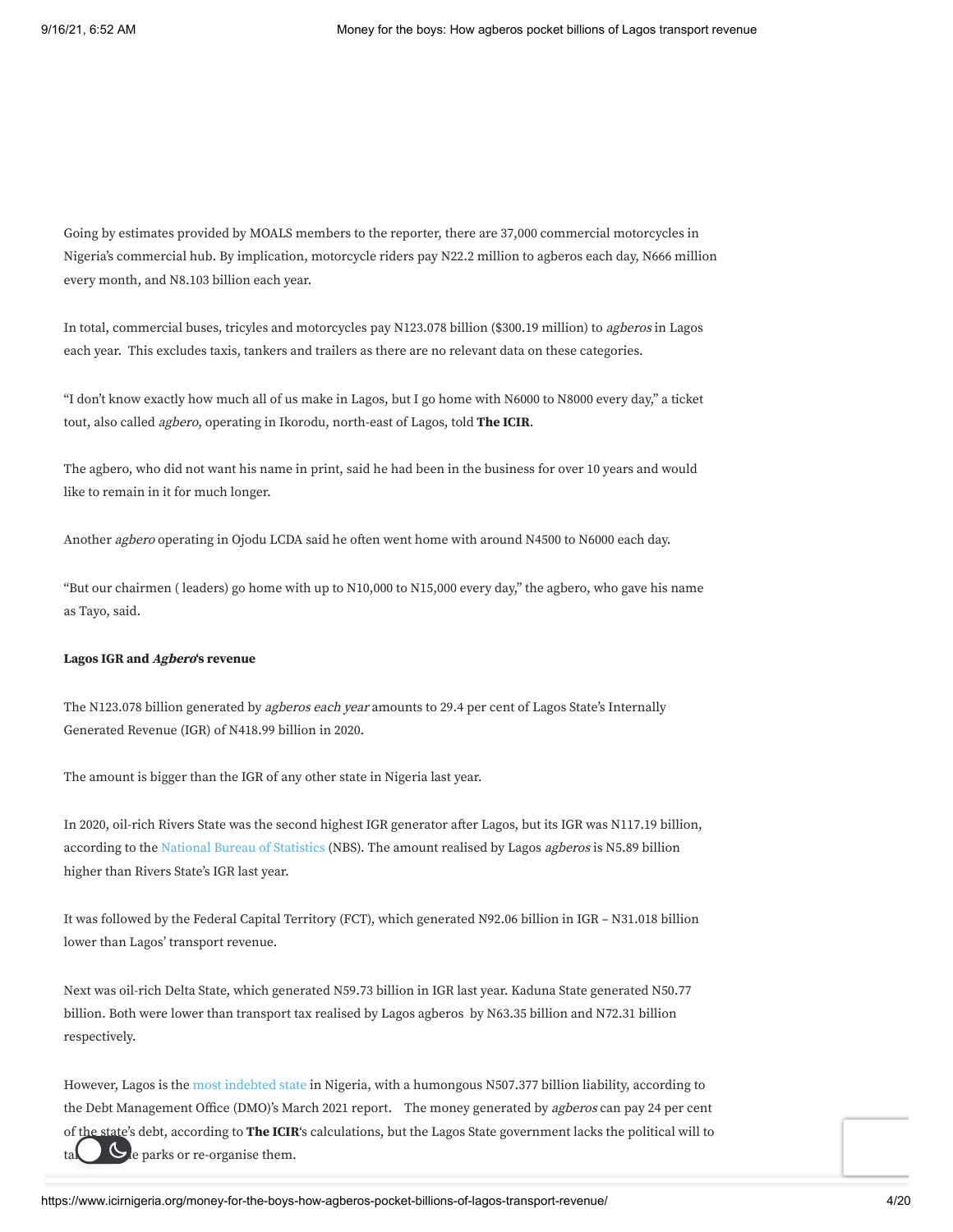### **Who is an agbero?**

'Agbero' is an informal word used in describing a person, usually a thug, who collects rates, fees, tolls and others forms of tax around motor parks.

In his 'The Birth of the Agbero: A Toll Collector, A Menace of Lagos,' Ayodeji Rotinwa wrote that agberos "are typically at bus stops and motor parks, the lots where buses begin their routes, and sometimes in front of shops and construction sites.

"They are often demanding money. Those at bus stops and in lots are often employees of the National Union of Road Transport Workers (NURTW), a private association that collects tolls by any means necessary from all public transporters—and which is maligned by all."

In Lagos, agberos are non-state actors, but they are recognised by the state government. They belong to the powerful National Union of Road Transport Workers (NURTW) and the Road Transport Employers' Association of Nigeria (RTEAN).

#### **Revenue ends up in private pockets: There are pointers**

Anyone looking at the N123.078 billion (\$300.19 million) realised each year by *agberos* may think that the money goes into Lagos State account to be used for the welfare of over 20 million residents of Lagos.

But several pointers show that the money goes mostly into private pockets.

First, the amount is not recorded in Lagos State's annual financial statements.

Normally in any audited financial statement, there is a section for the Statement of Financial Performance, which summarises the revenue and the expenditure of every organisation within a period. Revenue in this section is a sum total of all the income received in a financial period, usually a year.

Second, in the State Auditor-General's Comments for Audited Account of Lagos State, revenue is defined as "only the gross inflow of economic benefits or service potential received or is receivable by the entity on its own account."

The auditor-general's report further says that "those amounts collected as an agent of government or on behalf of third parties are not considered as revenue."

The implication is that transport taxes collected by agberos, who act as agents, are not considered as revenue.

The reporter reached out to two Lagos-based chartered accountants to ascertain whether this was a conventional accounting practice, but they answered in the negative.

Both accountants did not want their names in the paper for security reasons.

"If someone collects revenue on your behalf, the person is your agent and is entitled only to a commission

e of the accountants said.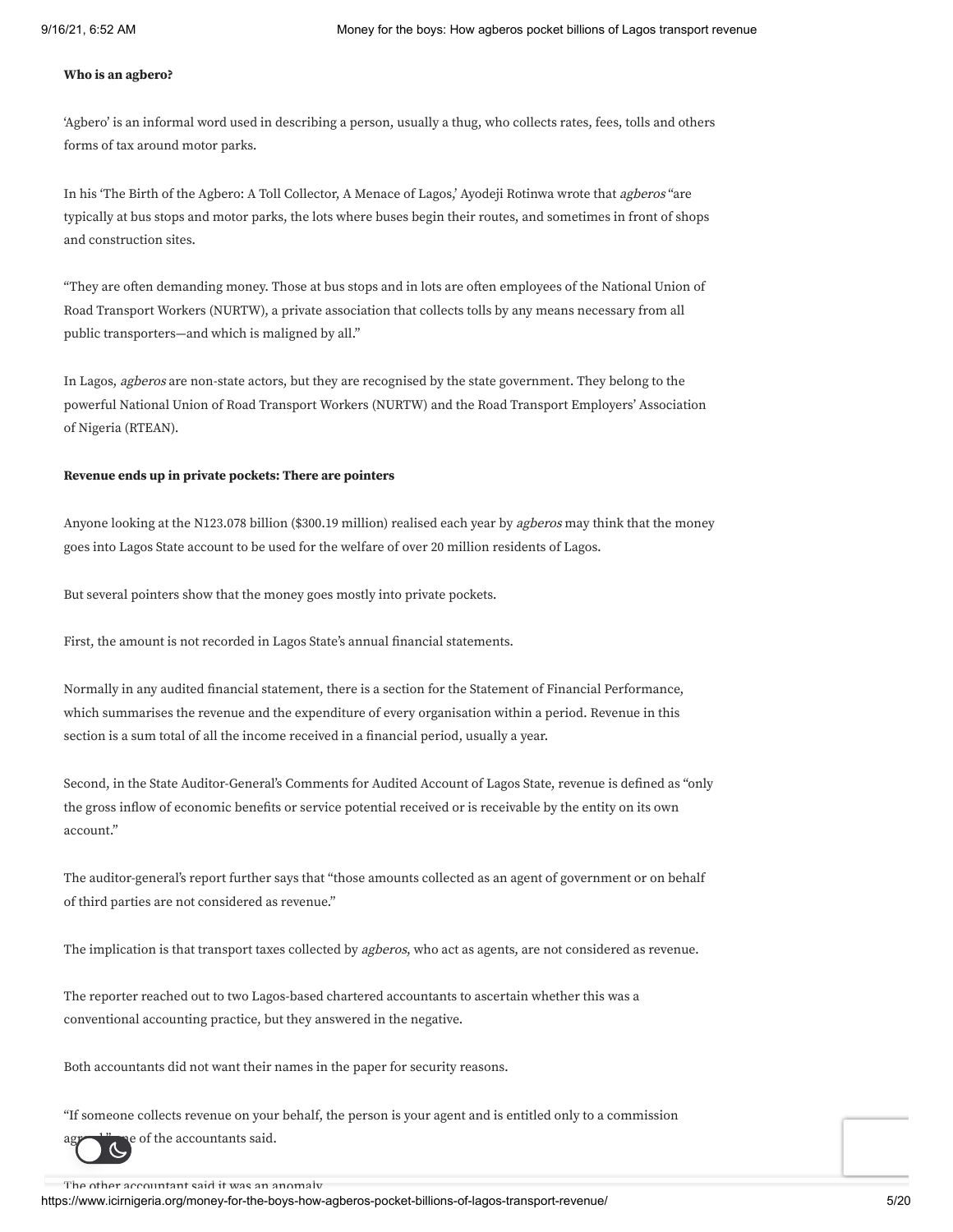The other accountant said it was an anomaly.

In Lagos State financial statements, tax revenues include: pay-as-you-earn, direct assessment, capital gains tax, entertainment tax, withholding tax, stamp duties, and development levy. Others are: business premises, tax on contract and other tax receipts.

Similarly, the financial statement has a chart for 'Other Internally Generated Revenue,' which includes: fines and fees; licences; earnings and sales; rent on government properties; as well as interest, repayment and dividend. Other IGRs are: grants and contribution; land use charge and miscellaneous. Transport tax or revenue has no place there.

There are no sections in the financial statements where details of the state's transport revenue are recorded or explained.

> Lagos State <sup>2020</sup> Financial Statement Statement (Taxes and Other IGR)

The reporter contacted Service Delivery Director at Lagos State Accountant General's Office Femi Ogunlana to get more information on transport taxes from the accountant general's perspective. He said the accountantgeneral's report or comment 'was a compendium.'

When asked whether the accountant-general's report often covered transport revenue in Lagos, he replied that "the accountant general does not report that way." He, however, did not provide clarity to the question.

#### **Web of secrecy -LIRS, Finance Ministry**

The Lagos State Internal Revenue Service (LIRS) says on its website that 'road taxes' are among the 25 taxes that are collected by the state government.

But the government agency provides no evidence on the website that road taxes are being collected by the state government.

The reporter sent a text message to Head of Corporate Communications of the Lagos State Internal Revenue

Service (NRS) Monsurat Amasa to provide details of transport revenue in Lagos, but Amasa did not reply.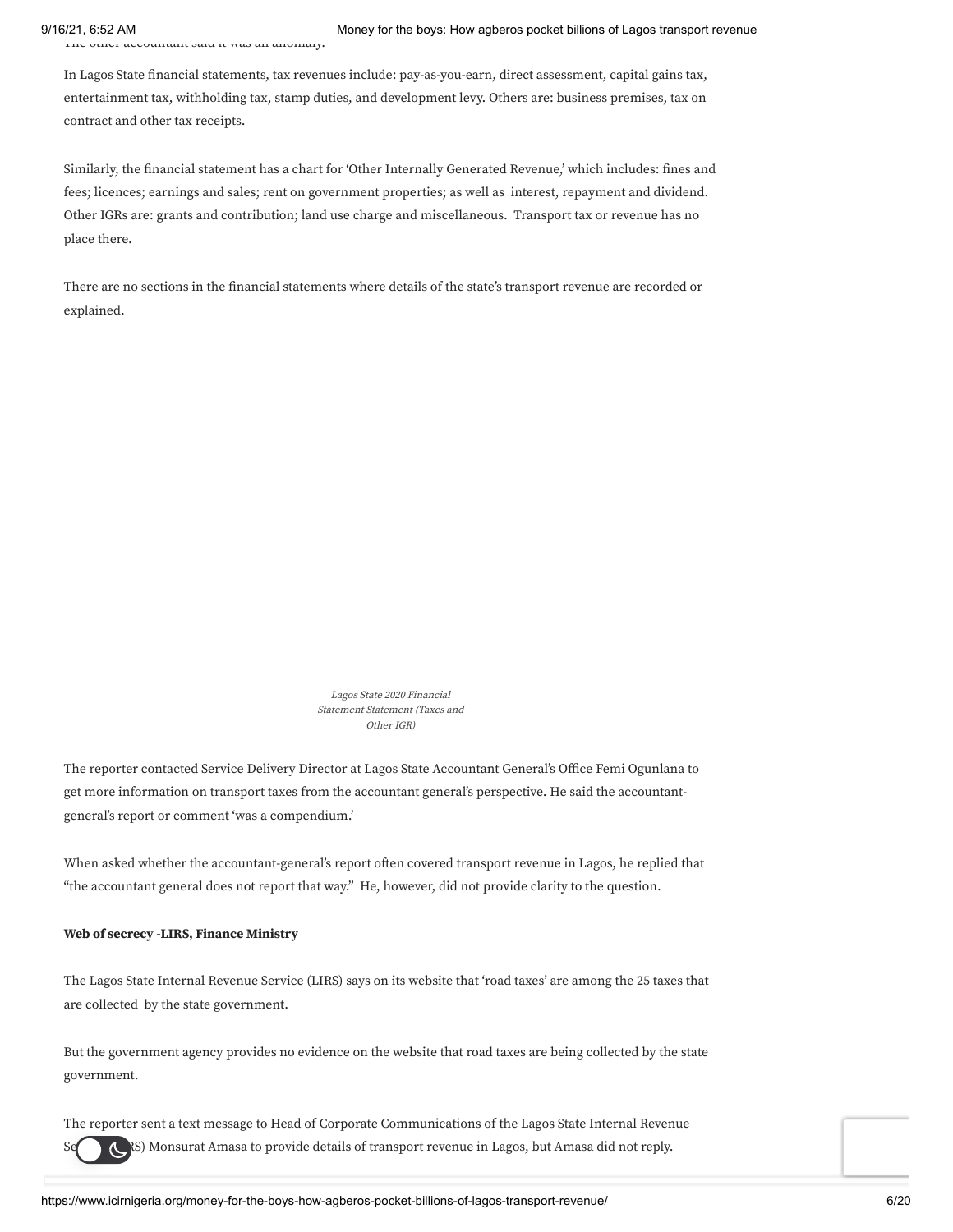On June 21, **The ICIR** sent a Freedom of Information (FOI) request to the Executive Chairman of the LIRS Hamzat Ayodele Subair, requesting details of transport revenue of agberos in Lagos between 2015 and 2019, but he did not reply, though his office acknowledged receipt of the request letter by putting a stamp on it on June 23.

Hamzat Ayodele Subair, Executive Chairman of LIRS

The Freedom of [Information](https://www.ncc.gov.ng/accessible/documents/807-foia) Act 2011 was passed by the National Assembly on May 24, 2011, and assented to by former President Goodluck Jonathan on May 28, 2011.

The FOI Act supersedes the Official Secrets Act (OSA) and it proposes that ["public](https://www.ncc.gov.ng/licensing-regulation/legal/foia) servants are custodians of a public trust on behalf of a population who have a right to know what they do."

However, many public officials still refuse to disclose details of their activities or offices as stipulated by the FOI Act. The Act mandates public officials or even private entities of public interest to reply to pubic- interest requests in seven days.

The LIRS did not reply to the FOI request after seven days. A reminder was sent to the government agency, yet it did not respond after another seven days.

Similarly, text messages were sent to the Lagos State Commissioner of Finance Rabiu Olowo on July 1, requesting information on transport revenue in Lagos, but he did not reply.

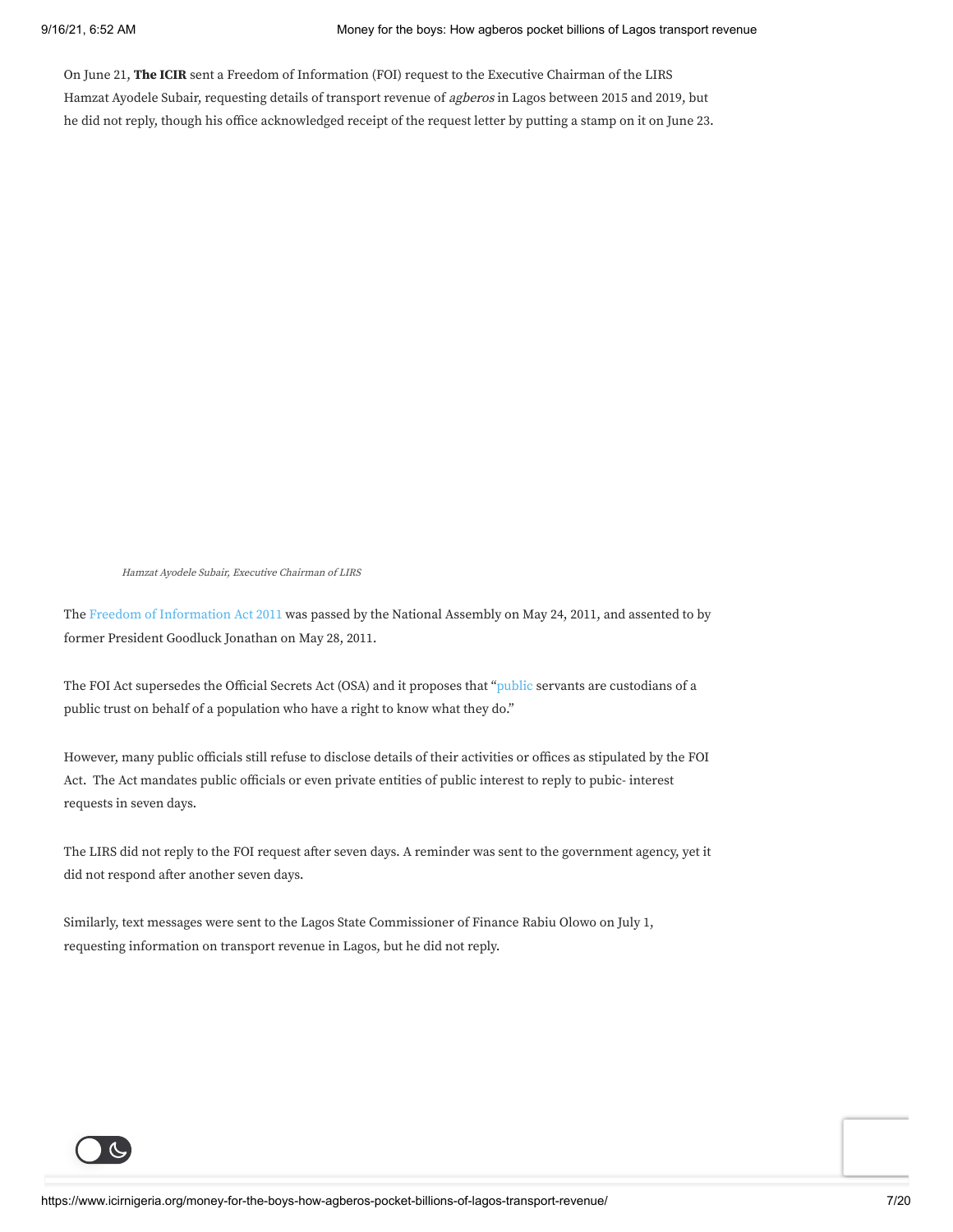Rabiu Olowo, Lagos State Finance Commissioner

He also did not respond to the FOI request sent to his office. One Abdulraziz, who claimed to work in the Lagos State Ministry of Finance, requested to see the reporter after acknowledging to have received the letter.

But the reporter declined, requesting him or his office to reply to the FOI request sent by **The ICIR**.

Abdulraziz later asked the reporter to speak with the Lagos State Ministry of Transport, but the reporter insisted that financial details of transactions in the state should be provided by the finance ministry, not the transport ministry.

Abdulraziz promised to ensure that the request was answered, but that did not happen before the story went to the press.

#### **The NBS did not have the details**

The National Bureau of Statistics (NBS) receives quarterly, six-monthly and annual IGRs of states in Nigeria.

The reporter contacted Head of Public Affairs & International Relations Unit of the NBS Sunday Ichedi, asking whether Lagos State government provided a breakdown of its IGR in 2020 or pre-2020, but he answered in the negative.

"States do not provide a breakdown, which is not so good for statistical purposes," Ichedi said.

In other words, no agency in Lagos or outside of it provided details of transport revenue generated by ticket touts.

#### **How agberos operate**

Lagos agberos have what they call 'pits,' which is another name for 'motor parks.'

manned by a chairman who oversees all the money collected in the park or parks in an area.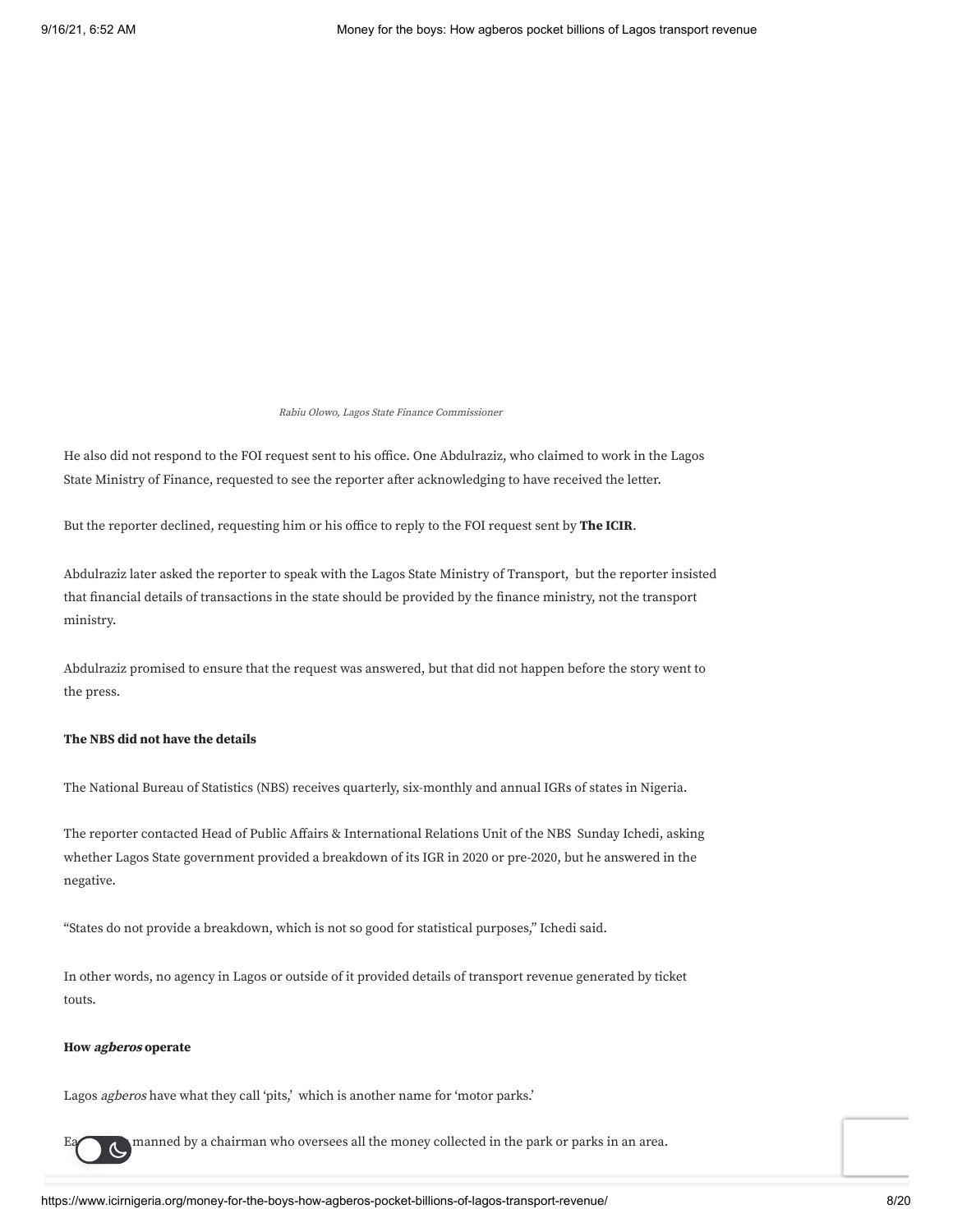The chairman takes the huge chunk of the money, shares the rest to his subordinates and leaves little in an account operated by his union, the reporter found.

MC Oluomo, Chairman of NURTW Credit: BBC

The National Union of Road Transport Workers (NURTW) in Lagos, which is the most powerful transport union in the state, is headed by Musiliu Akinsanya, popularly known as MC Oluomo.

MC Oluomo's new house at Oke-Afa in Lagos Credit: naijacarnews.com

He is a rich man with strong political connections. In December 2020, his daughter Nofisat [Akinsanya](https://lifestyle.thecable.ng/mc-oluomo-my-daughter-got-a-job-before-graduating-from-us-varsity/) obtained a degree in Nursing from Georgia Southern University in the United States, a feat that can only be achieved by the daughter of privileged parents.

He recently completed a gigantic building at Oke-Afa/Ejigbo in Lagos.

In September 2019, while a caretaker chairman of the NURTW, Akinsanya hailed the National Leader of the All Progressives Congress (APC) Asiwaju Bola Tinubu and Governor Babajide Sanwo-Olu for supporting him to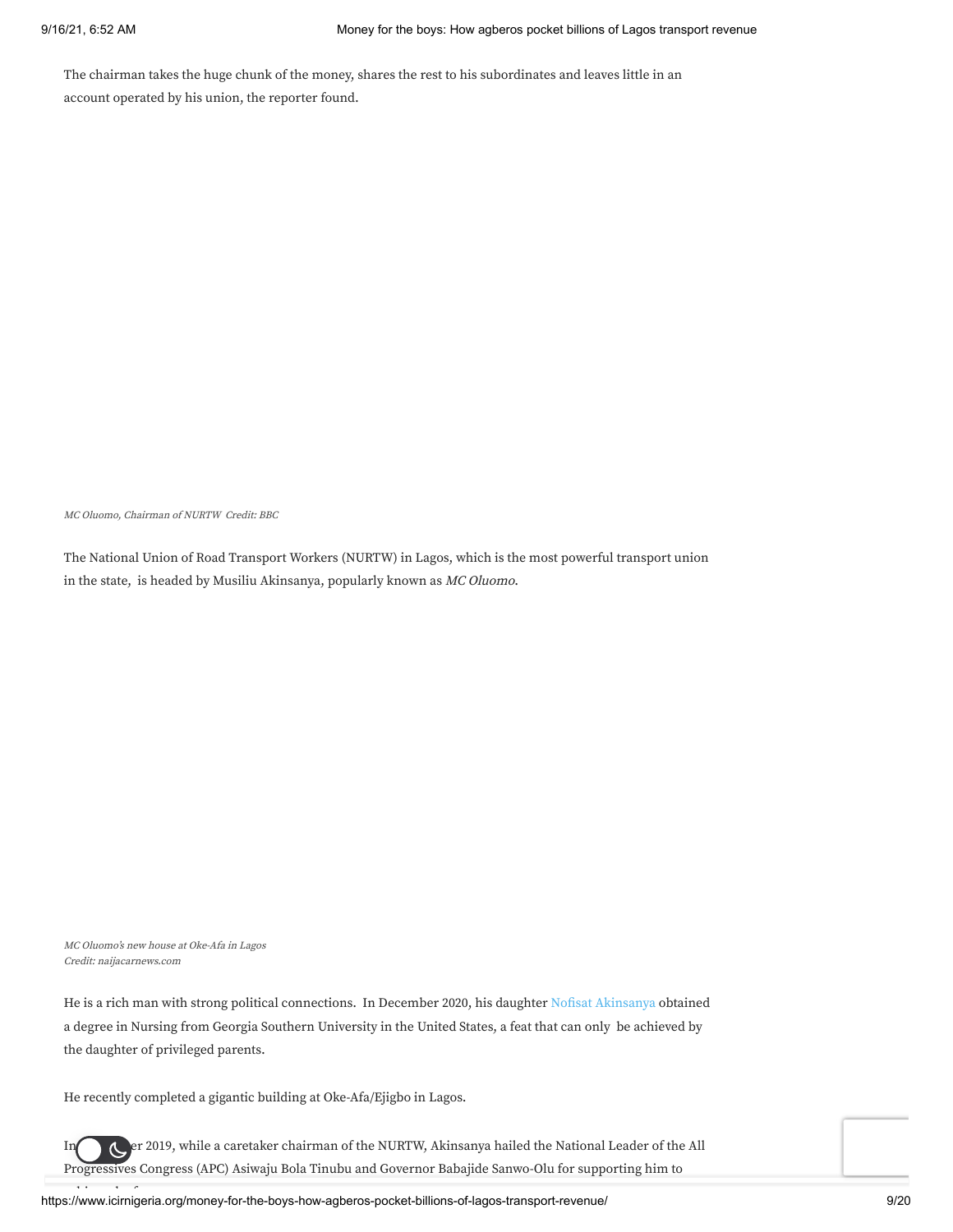#### 9/16/21, 6:52 AM Money for the boys: How agberos pocket billions of Lagos transport revenue

achieve the feat.

"I cannot but also thank my father, my leader, my mentor His Excellency, Asiwaju Bola Ahmed Tinubu, for his love and support towards my emergence as the NURTW chairman. He is truly a father and a father indeed," he said, on his official Instagram handle, as reported by The [Punch.](https://punchng.com/mc-oluomo-hails-tinubu-sanwo-olu-over-nurtw-job/)

On the other hand, Chairman of the rival body RTEAN is a less-known Mohammed Musa, who has now been confirmed as the national president of the union.

#### Musa Mohammed, Chairman of RTEAN in Lagos

The Tricycle Owners Association of Nigeria (TOAN) and the Motorcycle Operators Association of Lagos State (MOALS) are both under the NURTW. The two unions are not independent and all the money collected from them goes into the purse of the NURTW.

As illustrated earlier, agberos collect an average of N3,000 from commercial buses, N1,800 from tricycles and N600 from motorcycles each day.

However, outside this amount, they collect and submit only N100 or N200 to local government area councils or LCDAs, taking the larger chunk of what many consider as 'spoils of violence.'

This was confirmed by some *agberos* who spoke with this reporter. Chairman of Ikeja Local Government Area Mojeed Alabi Balogun also confirmed this to the reporter, saying that his council receives N200 per day from each park.

#### **An opaque process**

As shown by the videos uploaded in this story and the pictures below, most *agberos* in Lagos do not issue tickets, making accountability to whoever they report to, impossible.

Some of them appear in yellow uniforms with green caps to match, while others wear green and white attire. Many others appear in mufti, making it difficult to know which is which.



lue to lack of regulation of the sector, it is possible for anyone to start collecting money from commercial buses, tricycles or motorcycles and do that for three months without anyone asking questions," a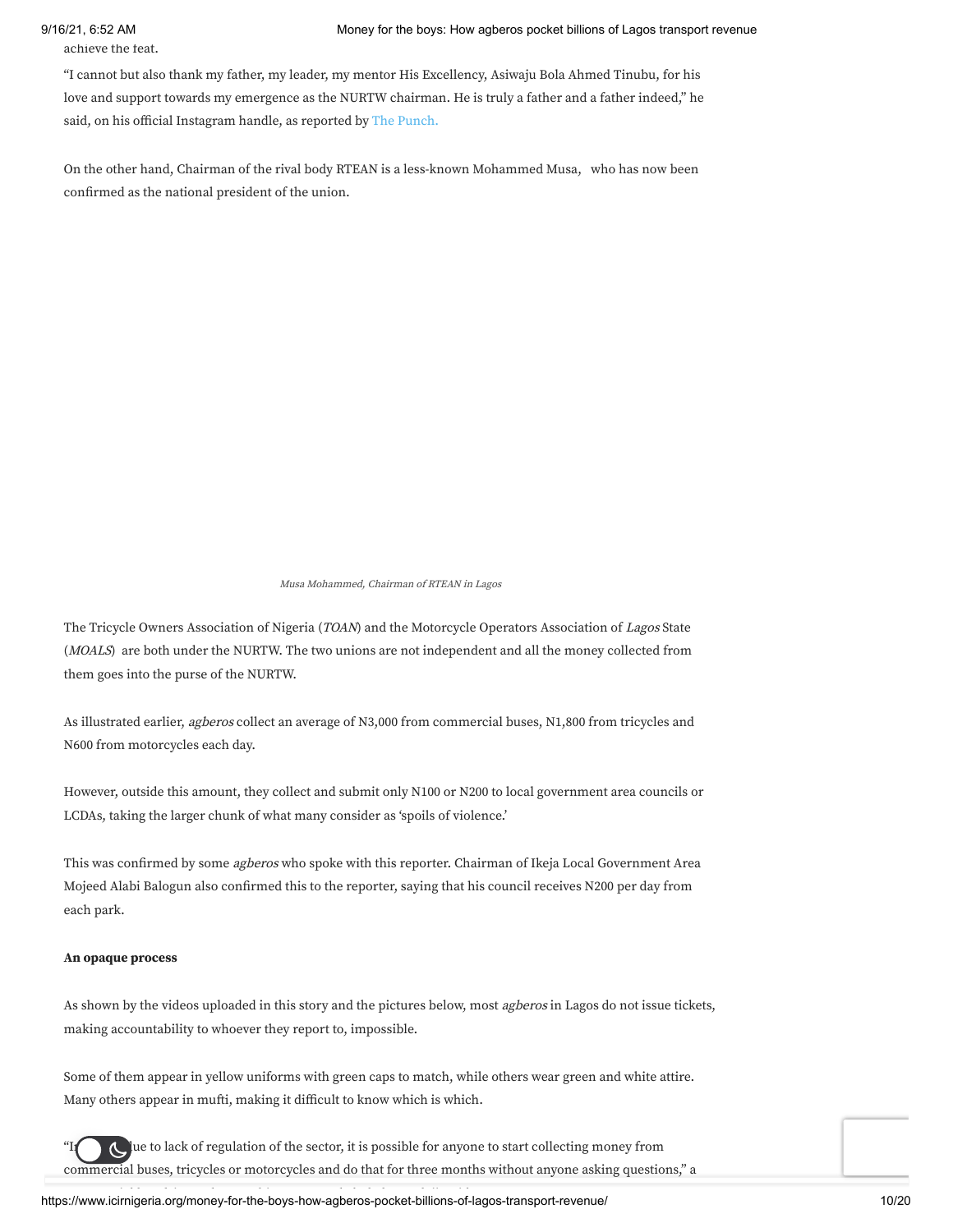#### 9/16/21, 6:52 AM Money for the boys: How agberos pocket billions of Lagos transport revenue

commercial bus driver, who gave his name as Okebukola Oyedeji, said.

A bus driver known by his first name, David, said there could be as many ticket touts in Lagos as commercial bus drivers.

"You can wake up one day as a commercial bus driver and meet 10 ticket touts. Sometimes, you meet more. They will fight you, hit your bus, break your side mirror and even injure commuters while trying to extort money from you," David, who operates from Ikeja to Ojota, told **The ICIR**.

Another bus driver, Olufemi, explained that ticket touts could ruin a commercial bus driver's day.

"If they want to ruin your day, they simply park your vehicle. It will take a lot of money from you to 'bail yourself," the driver who was not keen at giving out his name, said.

Findings show that only very few agberos issue tickets. Even when they do, they issue tickets with face values of N300-N400 but collect N2000 or more.

> Another receipt issued by NURTW ticket in Lagos East LCDA

In Lagos Island East LCDA, agberos issue two tickets of N300 face value to tricyclists but collect N1800-N2200 each day.

In Coker/ Aguda LCDA, the NURTW issues tickets of face value of N120 to motorcyclists but collects N600 to N700 each day from them. The reporter found this anomaly in all the 21 LCDAs visited in Lagos.

Chairmen of the two LCDAs Kamil O. Salau and Akinyemi-Obe Omobolanle did not respond to calls and text messages sent to them on issues regarding transport taxes in their areas of jurisdiction.

Most of the NURTW members spoke with the reporter in camera. Efforts to reach Chairman of the NURTW Musiliu Akinsanya proved abortive as two phone numbers given to this reporter as belonging to him did not go through.

In all the LCDAs visited by the reporter, it was found that *agberos* in mufti often had markers of different colours with which they identified paying vehicle drivers or motorcyclists.

Sometimes, the markers can be up to three, as in Isolo, Ikorodu, Oshodi, Iru/Victoria, Mushin, Bariga, and Itire/Ikate, among others. The agberos with the markers often do not issue tickets and they collect mostly N100-  $N2$  U tigation found.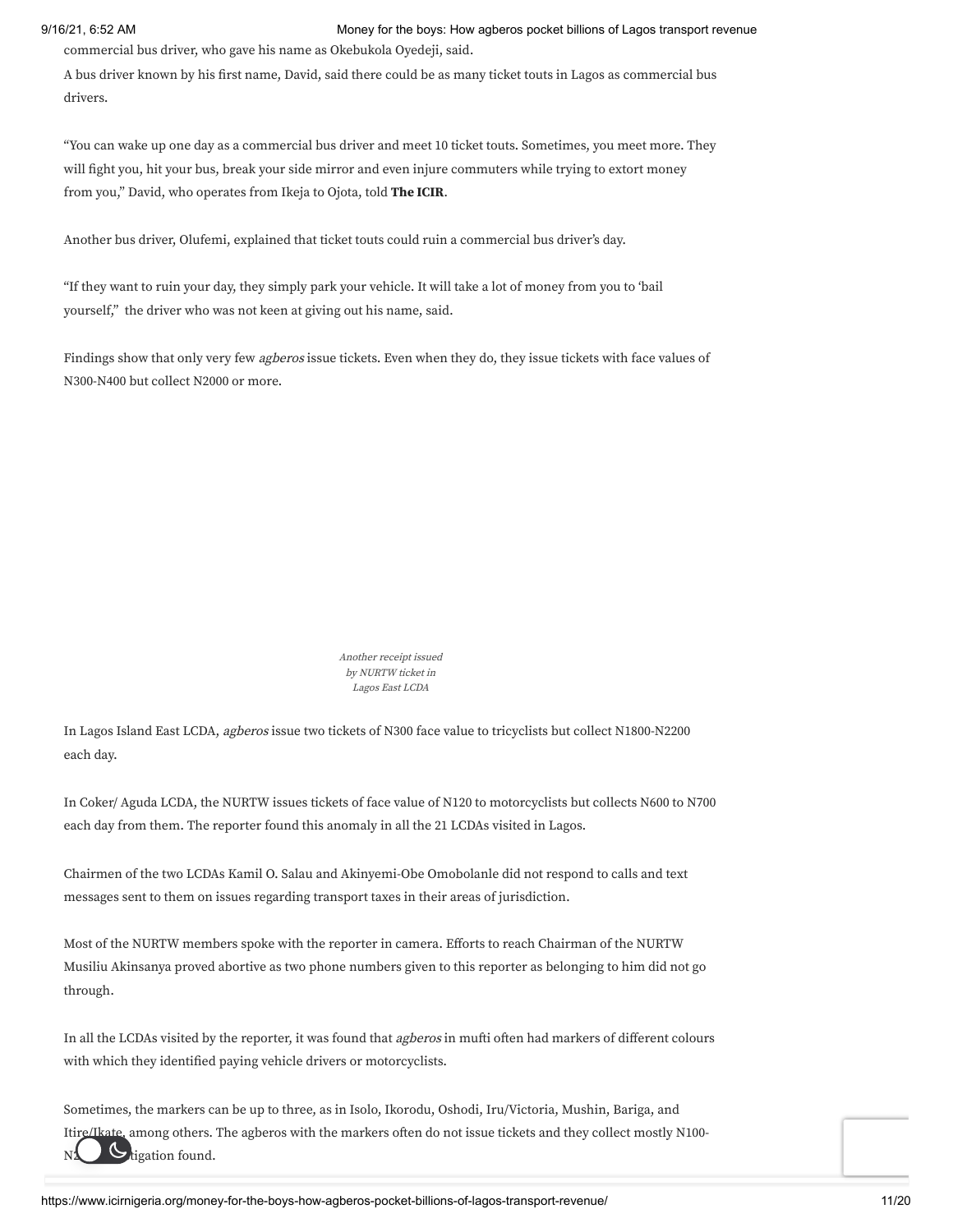The most bizarre part of the agbero show in Lagos is that failure to comply with payment of these multiple taxes often lead to fights or removal of essential parts of the vehicles. For motorcyclists, their seats are removed.

#### **Impact on transport cost**

The activities of touts have raised transport costs across Lagos. A tricyclist at Isolo LCDA, who did not want his name mentioned, said passengers would have been charged N50 for most places in the LCDA but for the activities of touts.

"From 7 & 8 to Canoe could have been N50, but we charge N100 or N150 (in the evening) because *agberos* also want their own share," he said.

Commercial buses in Idumota, Lagos

A commercial bus driver, Sam, plying Oshodi area, said that moving from Oshodi to Ilasamaja used to cost N50 but most drivers now charged double or triple of that due to demands by agberos.

"From Oshodi to Mile 2 is N200. It used to be N100 and later N150, but agberos' charges have raised the transport cost," Sam said.

Another commercial bus driver plying Amuwo-Odofin area said passengers were paying double due to the many charges by touts.

And it is rubbing off on commuters.

A commuter from Ayobo/Ipaja LCDA to Bolade in Oshodi said she spent N450 each day, noting that the cost would not have been above N300 if not for touts harassing commercial vehicle drivers.

"Before drivers move from Ayobo to Oshodi, they pay different amounts to up to six sets of touts. We are the ones suffering it and bearing the burden," the commuter, who gave her name as Ngozi, said.

Another commercial bus passenger, Oluwabunmi, who said she plied Ikotun to Cele, two separate LCDAs in Lagos, said transport cost was eroding her income, no thanks to agberos.

"I earn a salary of N35,000 monthly but I spend more than N15,000 on transportation because of agberos dictating fares to drivers and exploiting them."

Nightly is the [poverty](https://guardian.ng/news/nigerians-living-in-extreme-poverty-now-105-million/) capital of the world, with 105 million people, which is 50 per cent of the population, in  $\epsilon$ nury, according to the World Poverty Clock. Unemployment in Nigeria reached a record 33.3  $\,$  per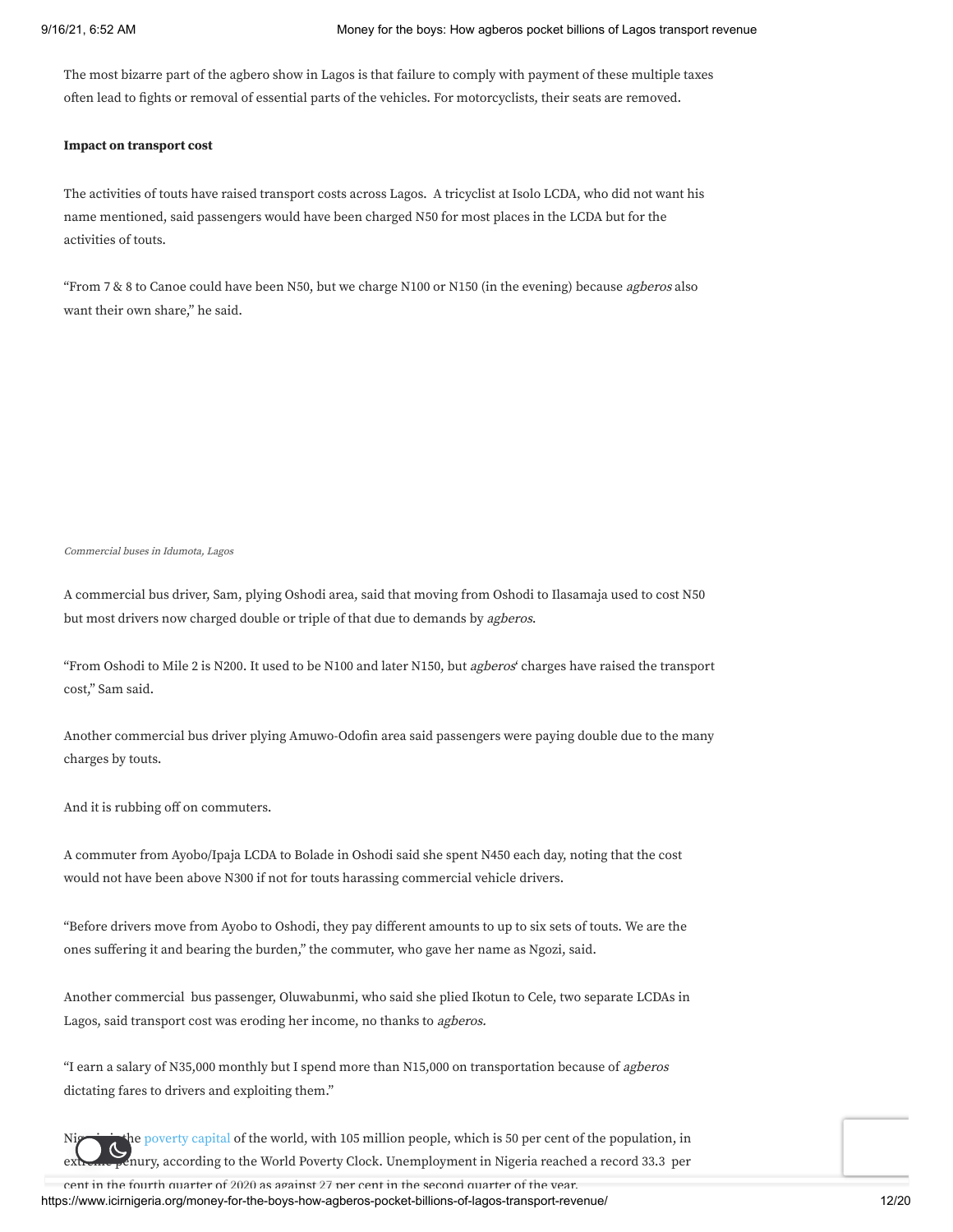Inflation was [17.75](https://www.icirnigeria.org/inflation-rate-drops-further-to-17-75-in-june-but-nigerians-cant-buy-food/) per cent in June 2021 but food inflation was 21.83 per cent, meaning that many Nigerians spend a lot of their income on food.

With rising transport costs, fuelled by non-state ticket touts, lives of people in Africa's most populous nation have become hellish.

"They are just adding insult to injury. The fact that the state government does not understand how these touts impoverish Nigerians is a source of worry," A British-born Nigerian Ese Dimitiri told **The ICIR**.

"Those responsible should cover their faces in shame for failing the society," she said.



One of the two tickets issued by agberos in Lagos East LCDA ticket

**Agberos rip off Lagos while infrastructure decays**

https://www.icirnigeria.org/money-for-the-boys-how-agberos-pocket-billions-of-lagos-transport-revenue/ 13/20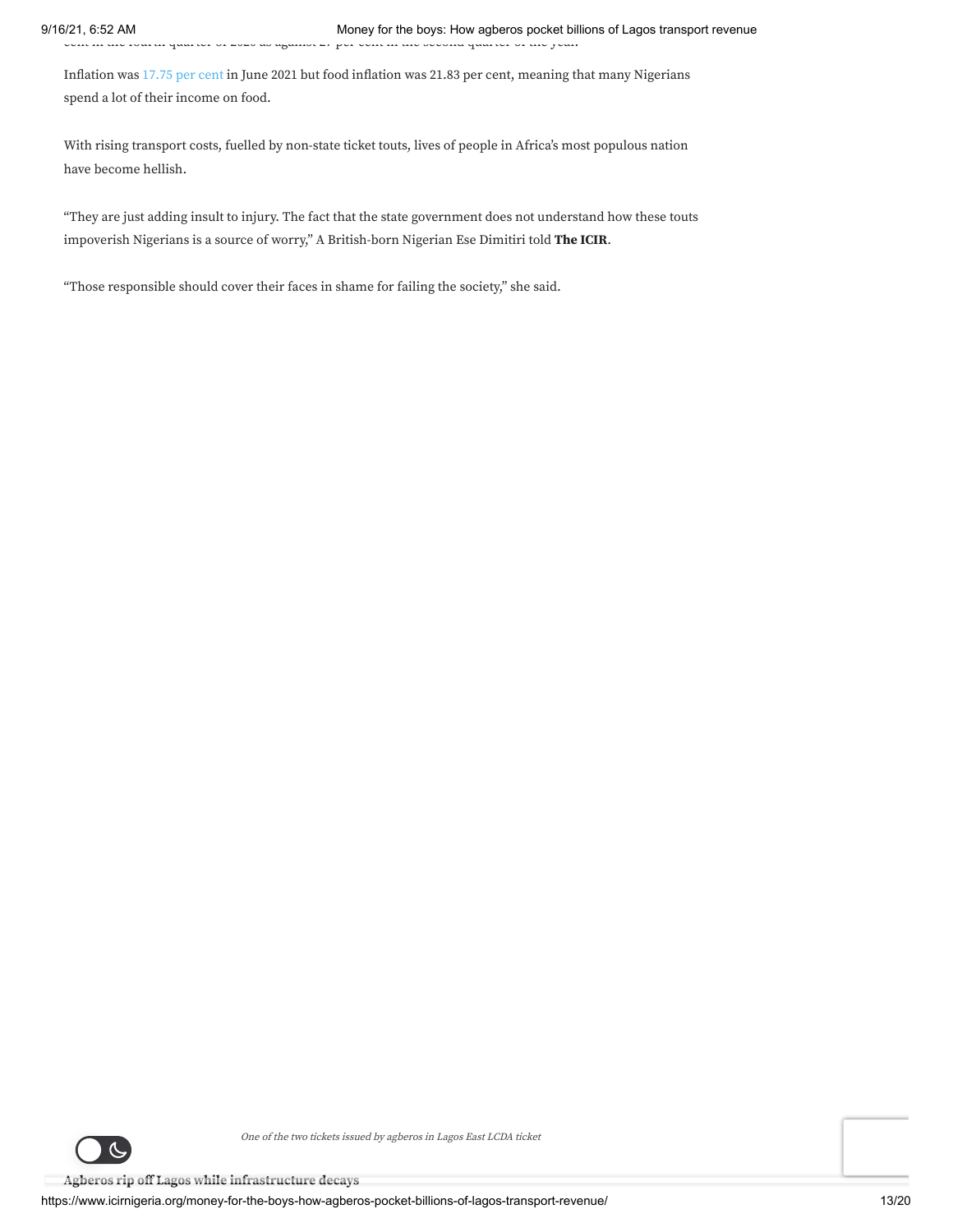If Lagos were a country, it would be among the seven largest economies in Africa.

Official estimates in 2017 put the size of the economy at \$136 [billion](https://www.ft.com/content/ff0595e4-26de-11e8-b27e-cc62a39d57a0) -32 per cent of Nigeria's Gross Domestic Product (GDP) at that time.

However, it is, perhaps, one of the few mega cities in the world without light rail systems. In Africa, Johannesburg (Johannesburg -Pretoria Railway) , Addis Ababa (Addis Ababa Light Rail) and Nairobi (Mombasa-Nairobi Standard Gauge), among others, have railway systems that enhance the movement of the people within the cities, but not so in Nigeria's richest state.

Light has come at the end of the tunnel with Lagos-Ibadan Railway, but it does not cover intrastate movement in Lagos.

While *agberos* fleece the state of over N123 billion yearly, infrastructures in the state rot.

Roads in several communities, ranging from Ikotun to Ejigbo local council areas, are in dilapidated state, with over 20 million residents spending hours in traffic.

Nurudeen Obe Street in Ejigbo LCDA is a typical example of the failure of the state government to provide good road infrastructure for residents.

Areas like Ijagemo and Ijede are also other examples.

In mid-July 2021, Minister of Works and Housing Babatunde Fashola announced that the Federal Government had awarded five road contracts to Dangote Group.

One of the road contracts (49.15 km) connects Bama to Banki in Borno State (at N51.02 billion). Another (49.58km) road connects Dikwa to Gamboru-Ngala, also in Borno State (for N55.5 billion). Total amount budgeted for the two (98.73km) roads was N106.52 billion.

Experts say that the N123.078 billion collected by agberos can build more than 100km of roads in Lagos.

In a research entitled 'Economic Valuation of Poor Road Infrastructure Lagos: A Focus on Urban Households,' Austin Otegbulu of the University of Lagos said, "The interface between transportation investment and economic development has broad ramification that goes beyond the basic purpose of moving goods and people."

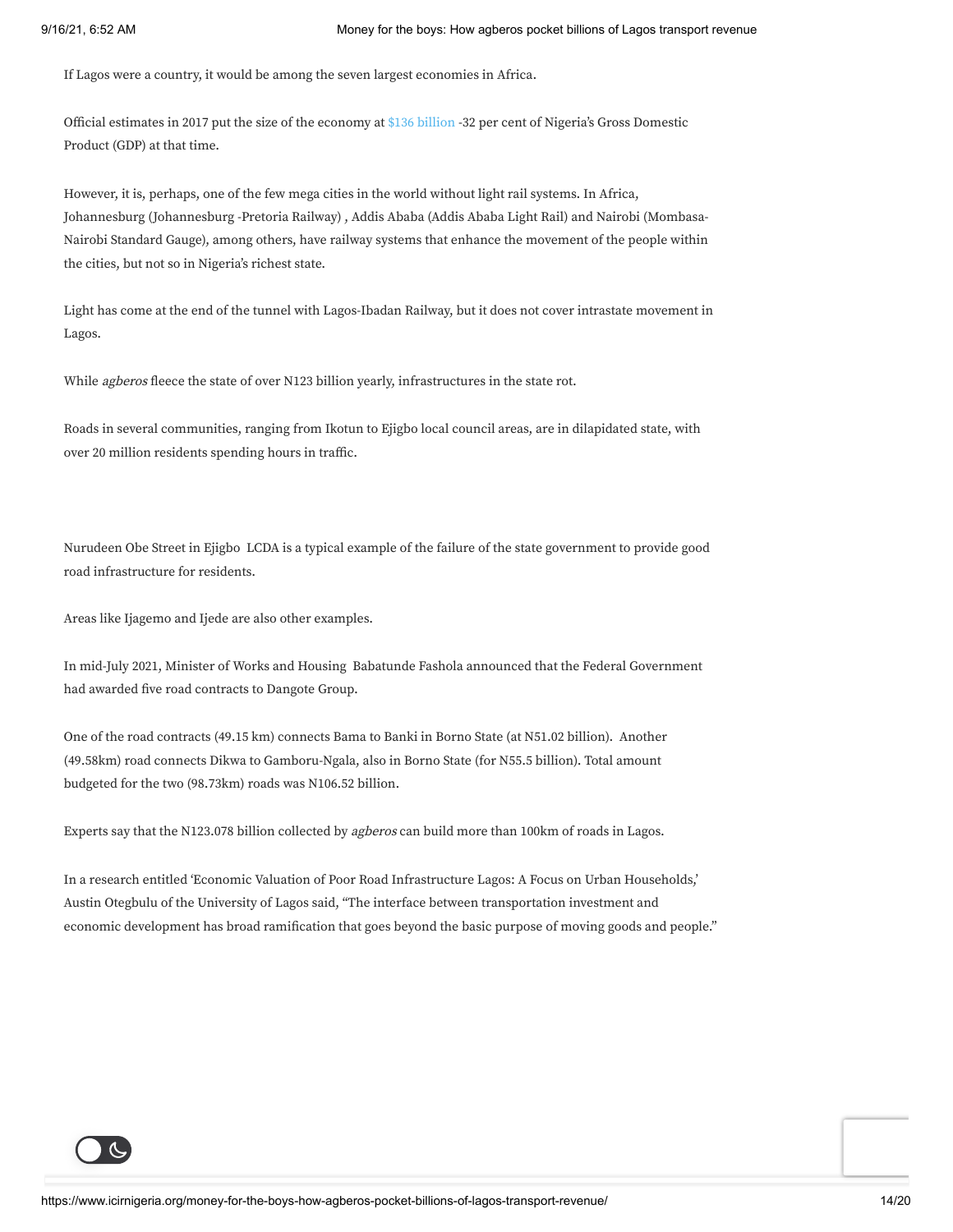Coker Aguda Motorcycle ticket of N20

#### **Agberos holding Lagos to ransom**

On many occasions, Lagos agberos, who often work as thugs for politicians, hold Nigeria's richest state to ransom.

Many people argue that they are so wealthy that they can shut down Lagos any day they so wish. And this has happened many times.

In February this year, there was a fight between rival agbero factions at Obalende in Lagos. The area was shut down for hours as violence went on. Police and other security agencies stayed away.

On July 14 this year, soldiers and [agberos](https://thenationonlineng.net/several-killed-in-soldiers-touts-clash-at-ladipo-market/) fought at the popular Ladipo auto spare parts market, leading to the death of five people.

There have been several clashes among ticket touts or agberos in Lagos, leading to deaths or shutdown of critical parts of the state, which is Nigeria's biggest investment destination.

"The Lagos state government has more directly empowered crime bosses in the NURTW to create an alternate economy for themselves and determine the outcome of elections in the state," Lead Partner at SBM Intelligence Cheta Nwanze said in a February 2021 [article.](https://businessday.ng/columnist/article/lagos-is-hurting-investor-confidence/?login=success)

Nwanze's article from which the quote above was taken was challenged by Lagos State government, but the Lagos State officials have taken a position in favour of the NURTW, which was banned by Oyo State government in 2019.

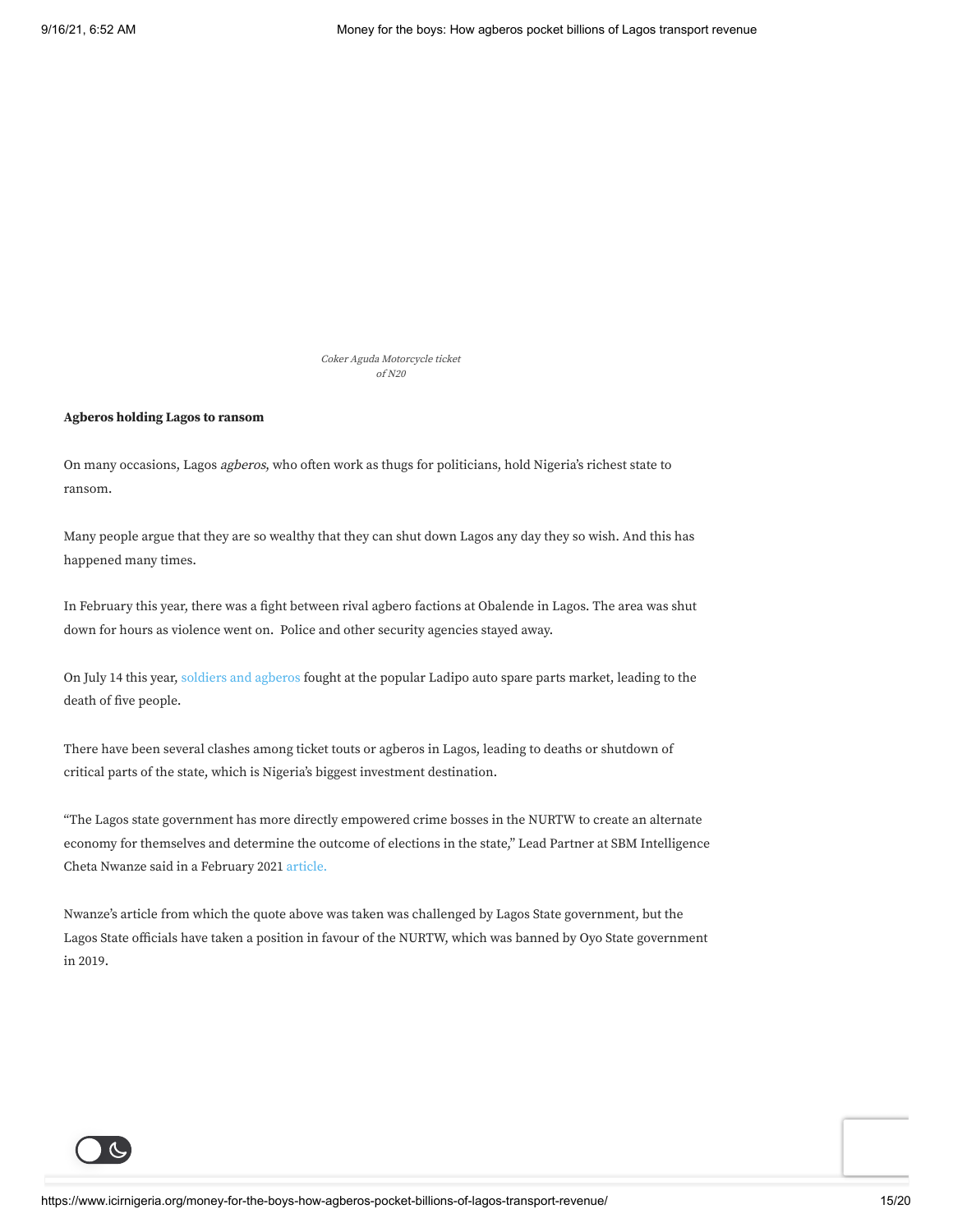Agbero collects N100 from <sup>a</sup> motorcyclist, leaving marker print on the motorcycle

"The National Union of Road Transport Workers (NURTW) is actually a union recognised by law. I know some people say ban them, but the government must also be carefu," Deputy Governor of Lagos State Obafemi Hamzat [said](https://thenationonlineng.net/why-we-cant-ban-agbero-in-lagos-hamzat/) in September 2020.

"When you just say arbitrarily ban them, what stops you from saying I want to ban Nigerian Medical Association (NMA)? Do you understand? There are times government and NMA have issues; does that mean they should be banned? They are expressing their opinion. They might be wrong or right but they have the right to express those opinions. And then remember these people (NURTW) are Nigerians; they are our brothers and cousins."

#### **How transport tax is handled in South Africa**

The South African National Roads Agency (Sanral), managed by the government, is responsible for road and traffic administration in the country. It has offices in all the cities, including Cape Town and Pretoria.

Like the NURTW, it collects road taxes, but unlike the NURTW, it declares money collected. In 2019 and 2020, Sanral reported R687 [million](https://mybroadband.co.za/news/motoring/399675-spending-over-r5-billion-to-collect-r10-billion-in-e-tolls.html) (equivalent of N19.5 billion) and R660 million (N18.75bn) respectively from collection of e-tolls.

Tolls and fees collected from the cities go to the central purse, from where projects are executed.

The agency is currently spending R1.65-billion on the construction of 1.1-km-long Mtentu Bridge near the Wild Coast in the Eastern Cape.

### **Tax leakages in Nigeria**

There are tax leakages Nigeria. A few individuals steal government taxes while some corporate organisations evade or avoid taxes.



https://www.icirnigeria.org/money-for-the-boys-how-agberos-pocket-billions-of-lagos-transport-revenue/ 16/20 is "the use of legal methods to minimize the amount of income tax owed by an individual or a business,"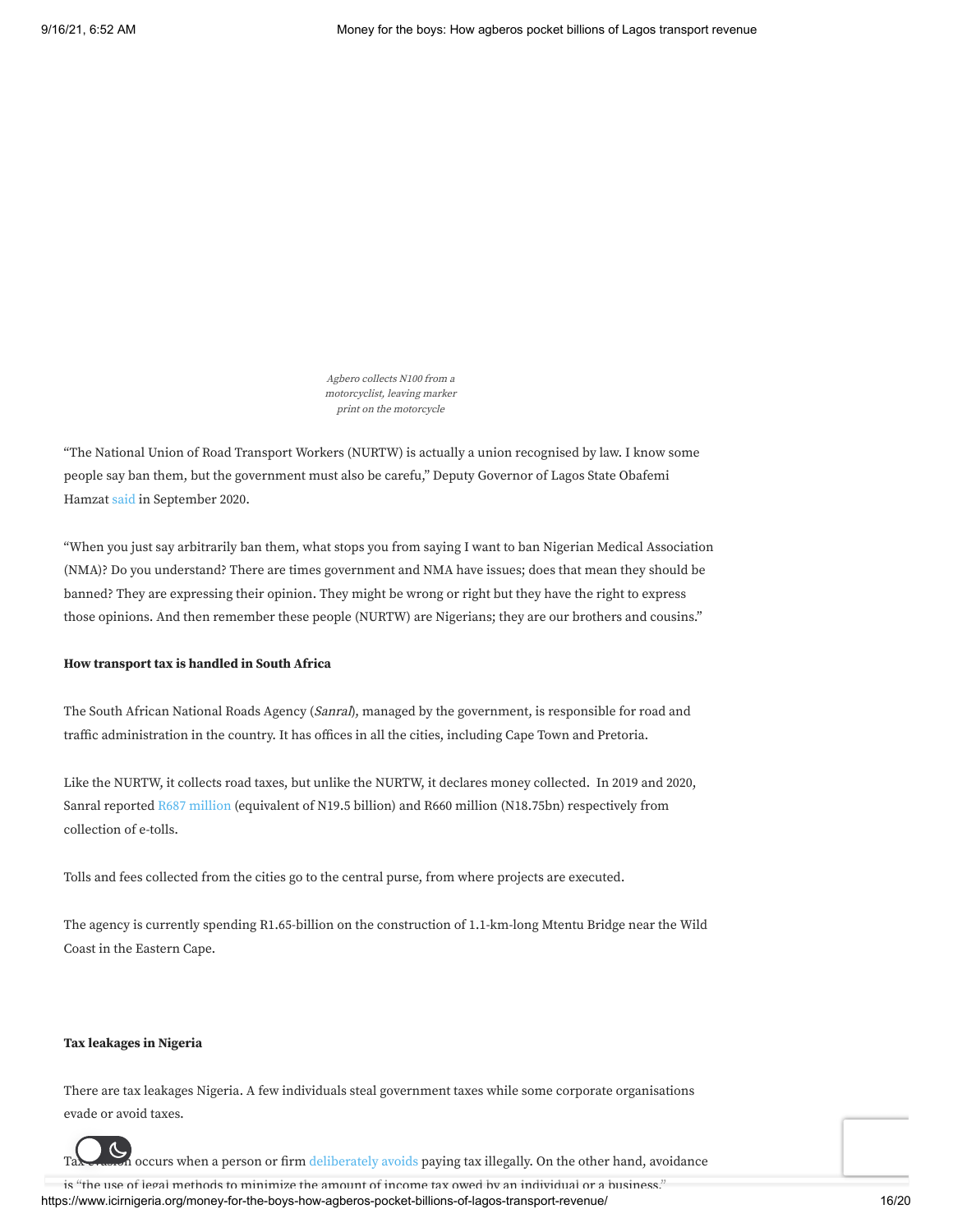[Investopedia](https://www.investopedia.com/terms/t/tax_avoidance.asp) explains.

In 2020,Nigeria's chief tax collector, the Federal Inland Revenue Service (FIRS), said that there were \$10 billion in tax leakages arising from multinational corporations' illicit profit shifting (to low-tax jurisdictions).

Executive Chairman of the Federal Inland Revenue Service (FIRS) Muhammad Nami had also [said](https://www.vanguardngr.com/2021/01/how-nigeria-lost-178bn-to-tax-evasion-by-multi-nationals-%E2%80%95-firs-boss/) in January 2021 that Nigeria lost \$178 billion to tax evasion by multi-nationals in 10 years.

A 2018 [report](https://www.pasgr.org/wp-content/uploads/2018/09/Nigeria-Illicit-Financial-Flows-Report.pdf) by the Partnership for Social and Governance Research cited a research work by the High-Level Panel on Illicit Financial Flows from Africa, which showed that Nigeria accounted for 30.5 per cent of illicit financial outflows ( including taxes) from the continent.

The research by the Partnership for Social and Governance Research said that Africa's most populous nation lost \$217.7 billion to illicit financial flows (including tax outflows) between 1970 and 2008.

Lagos State has always complained of tax evasions or avoidance. On July 19, 2021, the state sealed 16 firms over tax evasion.

"Now, the service has resumed sealing of firms particularly the hospitality firms. It is committed to continuing the exercise until full compliance to tax payment and remittance are achieved," LIRS Director of Legal Services Seyi Alade was quoted to have [said](https://www.premiumtimesng.com/regional/ssouth-west/474631-lagos-govt-seals-16-firms-over-tax-evasion.html).

However, the state is reluctant to plug, perhaps, the biggest tax/revenue leakage in the country, which is transport revenue going into personal pockets of non-state actors.

The reporter had earlier done a [story](https://www.icirnigeria.org/inside-lagos-local-government-councils-where-officials-divert-taxes-to-personal-bank-accounts/) on how local government officials steal government taxes/levies with impunity.

#### **Which way Lagos?**

Some Lagosians say that the *agbero* phenomenon is a way of creating jobs for the teeming unemployed persons in Lagos.

The unemployment rate in Nigeria was 33.3 per cent in the fourth quarter of 2020, according to the NBS. However, Lagos has a high unemployment of [37.14](https://www.proshareng.com/report/Nigerian%20Economy/Q4-2020-Unemployment-Report---NBS/14502) per cent –higher than the national average.

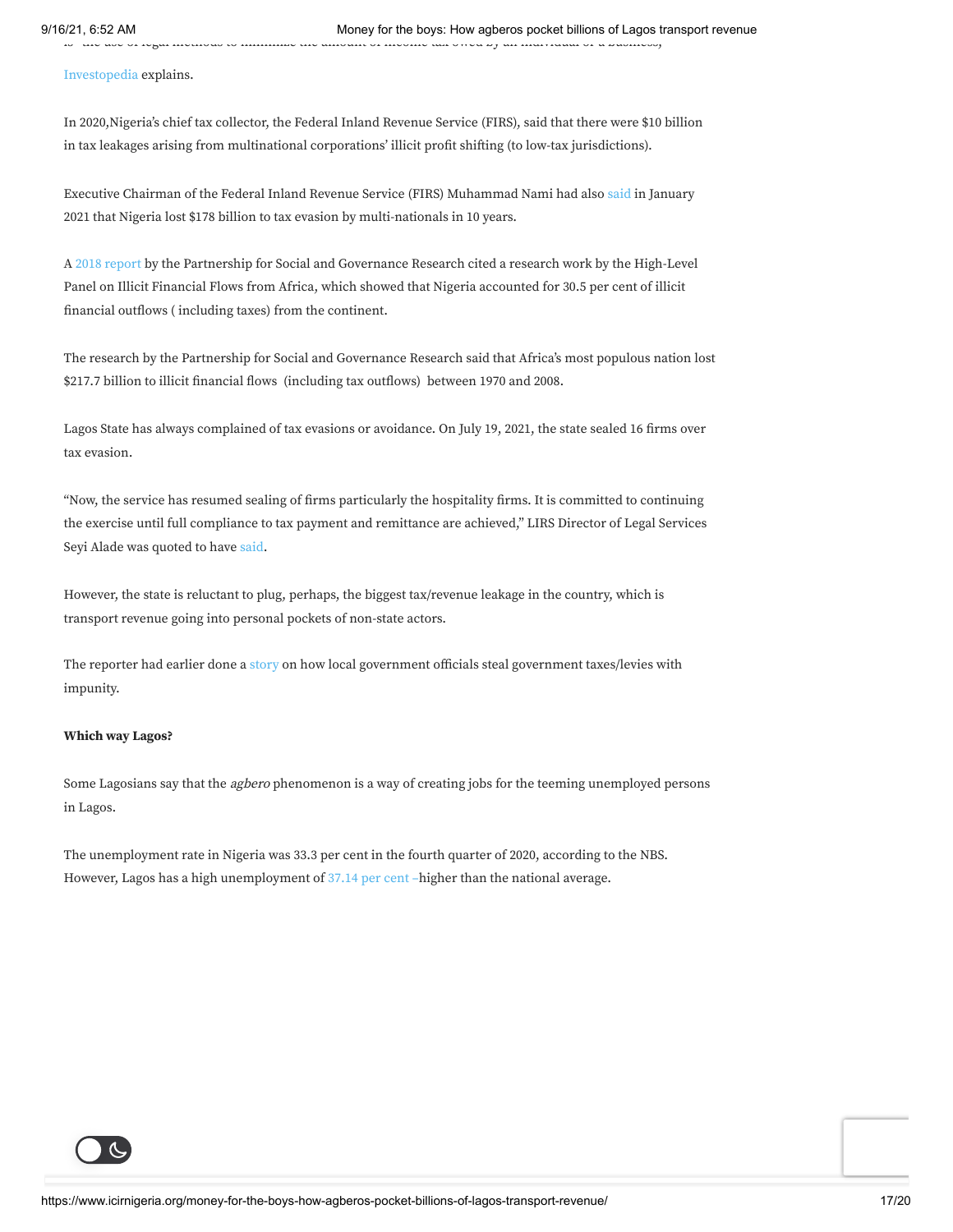An agbero removes <sup>a</sup> motorcyclist's seat for refusing to pay N100 at Yaba Local Government Area

A Lagos-based businessman Olugbenga Adeniyi said every cloud had a silver lining, pointing out that agbero business was a way of taking many out of the streets.

However, Deputy Director of the Socio-Economic Rights and Accountability Project (SERAP), which focuses on economic, social rights and transparency, Kola Oluwadare, told the reporter that the issue lied in financial transparency and accountability.

"It is not only in the transport sector, but it extends to other sectors in the state," he said.

He said he would be surprised if there were no report of Lagos State auditor-general on transport revenue in Lagos.

"Auditor-general should be the one to look into all the accounts. I will be surprised if the auditor-general has not looked into it and made recommendations on that."

A finance expert Bala Augie expressed the need for the state government to digitise the process and enable transporters to pay the rates/ taxes into designated accounts or through fintech platforms.

"They can begin to gradually embrace digital payments to reduce the level of leakages not just in transport sector, but also in other areas where there are other leakages," he recommended.

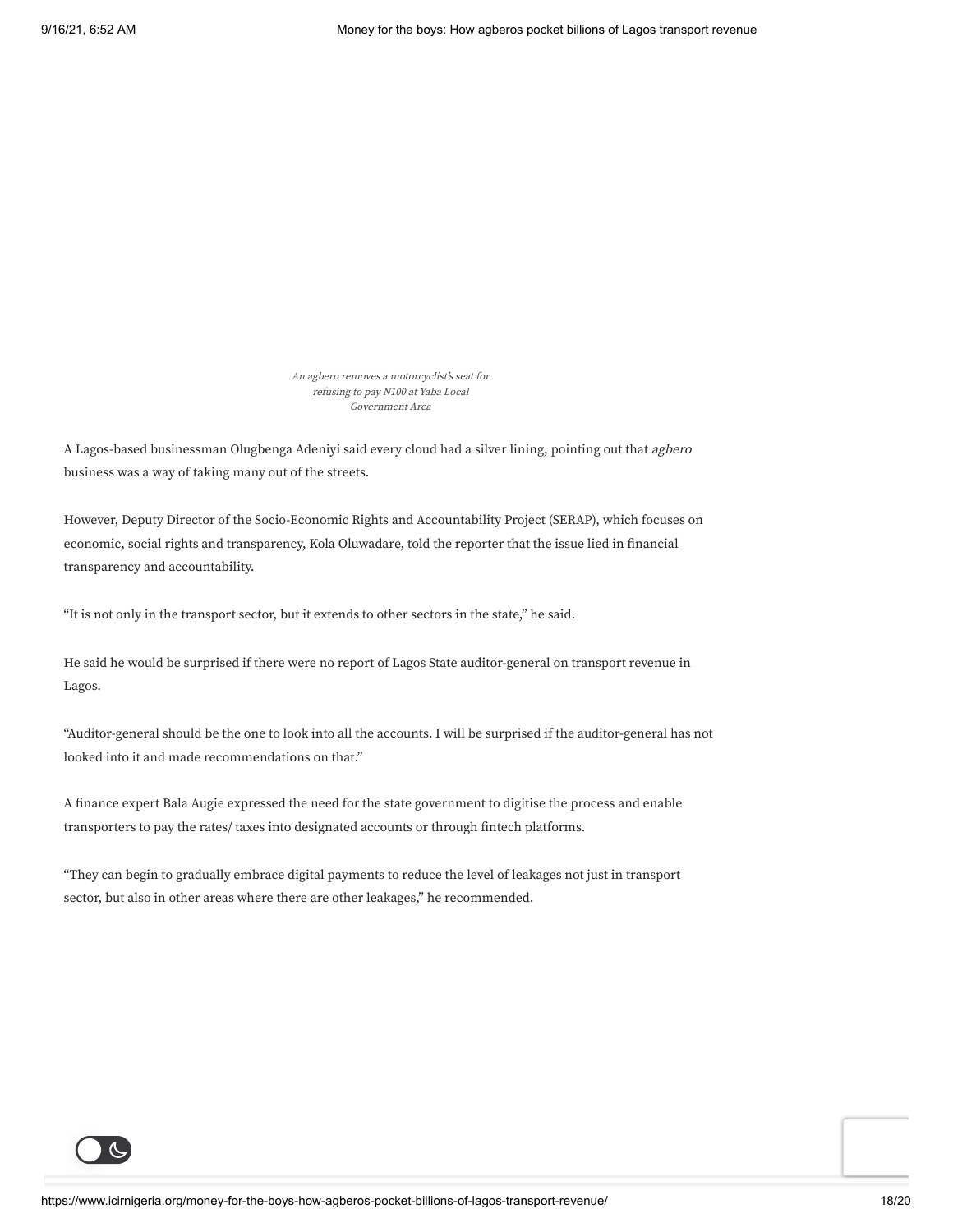Nurudeen Obe Street, Ejigbo in Lagos

A market analyst, manufacturer and managing director of a servicing company Ike Ibeabuchi said, "Solution to Lagos State lack of transparency is the solution to Nigeria' s lack of transparency."

He suggested disbandment of agberos in Lagos and re-organising them for efficiency and accountability.

Oyo State Governor Seyi Makinde banned the NURTW in 2019 due to impunity and absence of transparency.

"But I know that the willingness to do this is lost because the so-called touts have their relevance during politics," Ibeabuchi said.

Former Director-General of the Lagos Chamber of Commerce and Industry (LCCI) Muda Yusuf toed Augue's line, stressing the need to move all transactions online or via the banks.